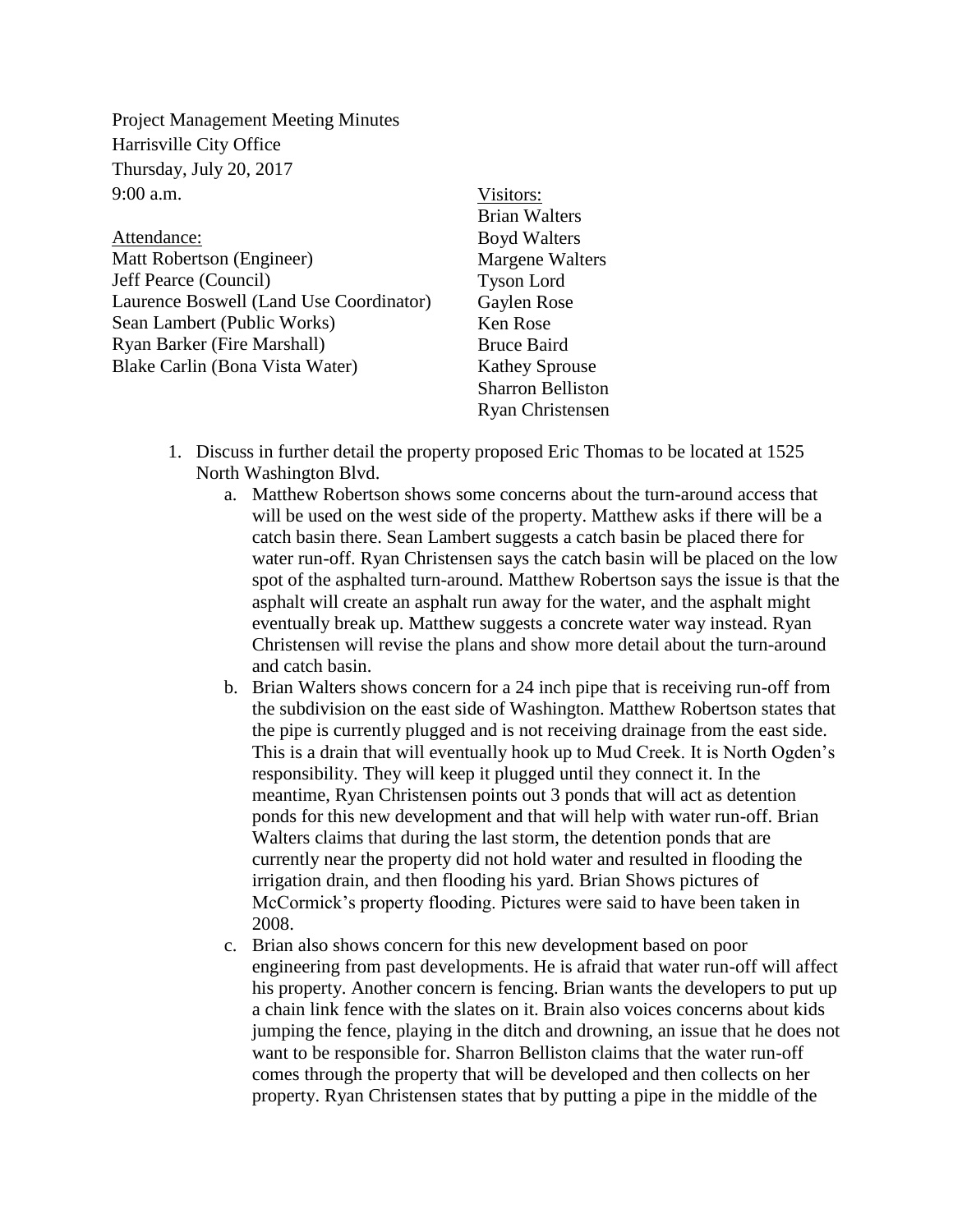property, the surface water will be controlled and redirected. Brian Walters is concerned that the water will be redirected and cause flooding on properties further west.

- d. Bruce Baird said that he has faith in the City engineer and that the water issues will be resolved. Bruce also states that he doesn't have to deal with Mr. Walters at all.
- e. Matthew Robertson states that the detention basins on the proposed development are designed to retain for the 100 years storm. The intent of their design is not to increase the amount of run-off. In the ditch there is run-off from UDOT which comes from Washington Blvd. The design of this proposed development will retain that run-off and then release it in a controlled manner.
- f. Ryan Christiansen summarizes, stating that the design of the detention ponds is to capture the water and release it at a reduced rate. They are adding surface area that is impervious, but are also allowing the water to run off into the basins and then create a controlled release rate.
- g. Matthew Robertson adds that the Chadwick property will still receive run off because North Ogden hasn't tied into the Mud Creek canal yet. Once they do, run off will improve.
- h. Brian Walters shows concerns about maintenance of the ditch. Who will maintain it? Tyson Lund states that he will address it in the development agreement. The ditch will remain an open ditch, but relocated. Through the property, the HOA will be responsible to maintain the ditch. Walters asks why can't the ditch remain where it is and the fence moved and be in the right away? Tyson says that the fence will be moved but will not interfere with the right away. It will be on the north side, and the ditch will be moved to the south. Walters says the ditch can't be moved because the utilities are there. Tyson said we will move the ditch as close to the utilities as possible. Other issues concerning the right away and property lines are brought up. Matthew Robertson states that such issues are civil issues and should be discussed elsewhere. He also suggests that the Walters hire a surveyor for property line issues.
- i. Mrs. Belliston is still concerned about water run-off into her property. Ryan Christensen says that the ditch near her property will be relocated and water will run off into that, not her property. Also, all the driveways on the proposed development will run into the road, not off the back of the property. Matthew Robertson suggests to put some yard drain boxes on the back of the yards to avoid any run off to the surrounding properties, like Mrs. Belliston's.
- j. Tyson Lund states that both ditches, the one near Mrs. Belliston's property and the one located near Walters property will both be piped. The developers will do their best to solve and water issues, but cannot fix all issues that were caused by past developments in the surrounding area.
- k. Mrs. Belliston asks if the development will be subsidized housing. Tyson Lund responds and states that he doesn't plan on it.
- l. Brian Walters asks about the emergency access. Is there a gate on that? Ryan Christensen says yes. Brian Walters asks about the snow removal for the right away. Ryan Barker states that as the fire marshal, the emergency access on the south side of the property is not necessary. It is a dirt road and the fire department will not use a dirt road.